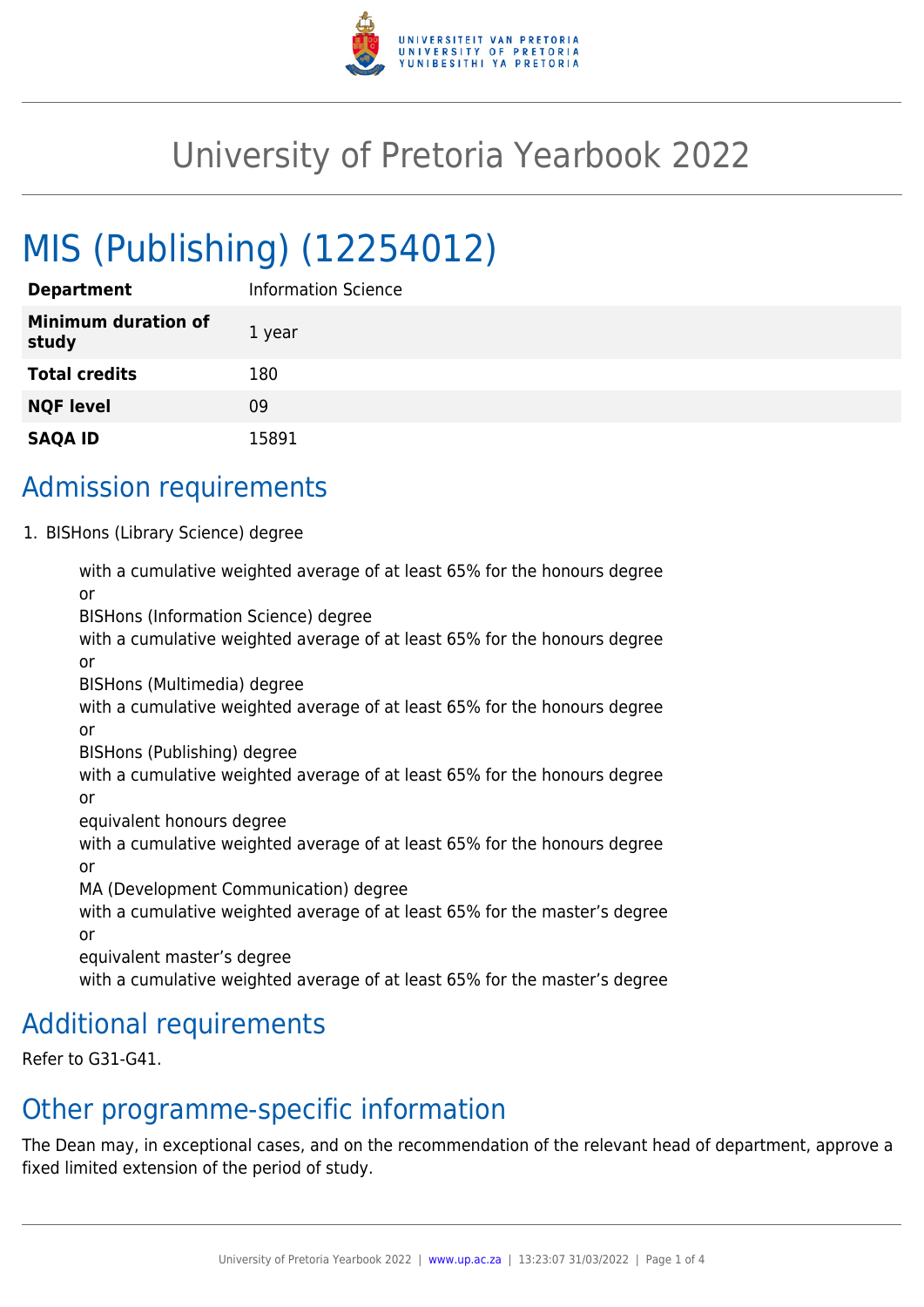

## Examinations and pass requirements

### **Upgrading from a master's to a doctoral degree**

- 1. This EBIT faculty regulation should be read in addition to G41.
- 2. Upgrading from a master's to a doctoral degree can only be considered for exceptional students.
- 3. Application for upgrading can only be submitted after at least one year of study for the master's degree, but no later than two years.
- 4. The application for the upgrading must include the following:
- A letter from the candidate requesting the upgrade which includes a brief motivation.
- A progress report prepared by the candidate and supported by the supervisor on the work completed to date for the master's degree. The report must provide proof that the results obtained thus far are of such standard and scientific importance that it justifies its converting to a doctoral degree.
- All details regarding presentations during conferences and accepted publication(s) in internationally accredited and high impact journals must be provided in full.
- 5. A detailed explanation by the candidate of the intended doctoral project with an indication of the objectives of the project, methodology and the outcomes he or she intends to achieve with the project.
- 6. A recommendation of the supervisor with specific comment on the ability of the applicant as potential doctoral candidate as well as on the expediency and feasibility of the upgrading.
- 7. A report from at least one external referent. The supervisor should forward 2 nominations to the head of the relevant department for recommendation to the DD Research and Postgraduate studies who will appoint one referent.
- 8. A minimum of one journal article, where the candidate is the first author, in a high-impact accredited journal with an explanation by the supervisor with respect to the specific contribution made by the candidate.
- 9. A recommendation by the head of department.

The stipulations of the relevant Faculty regulations are applicable.

The Dean may, on recommendation of the relevant head of department, exempt a student from the examination on the dissertation.

The average mark awarded by all the examiners is the final mark, with the pass mark being at least 50%.

## Research information

### Refer also to G39.

A student must by means of a dissertation prove that he or she is capable of planning, instituting and executing a scientific investigation. Unless the Senate, on the recommendation of the supervisor, decides otherwise, a student, before or on submission of a dissertation, must submit proof issued by a recognised academic journal that an article was submitted, to the Head: Student Administration. The draft article should be based on the research that the student has conducted for the dissertation and be approved by the supervisor if the supervisor is not a co-author. The supervisor shall be responsible for ensuring that the paper is taken through all the processes of revision and resubmission, as may be necessary. Conferment of the degree may be made subject to compliance with the stipulations of this regulation.

A dean may require, before or on submission of a dissertation, the submission of a draft article for publication to the supervisor. The draft article should be based on the research that the student has conducted for the dissertation and be approved by the supervisor concerned.

The supervisor should then have the opportunity to take the paper through all the processes of revision and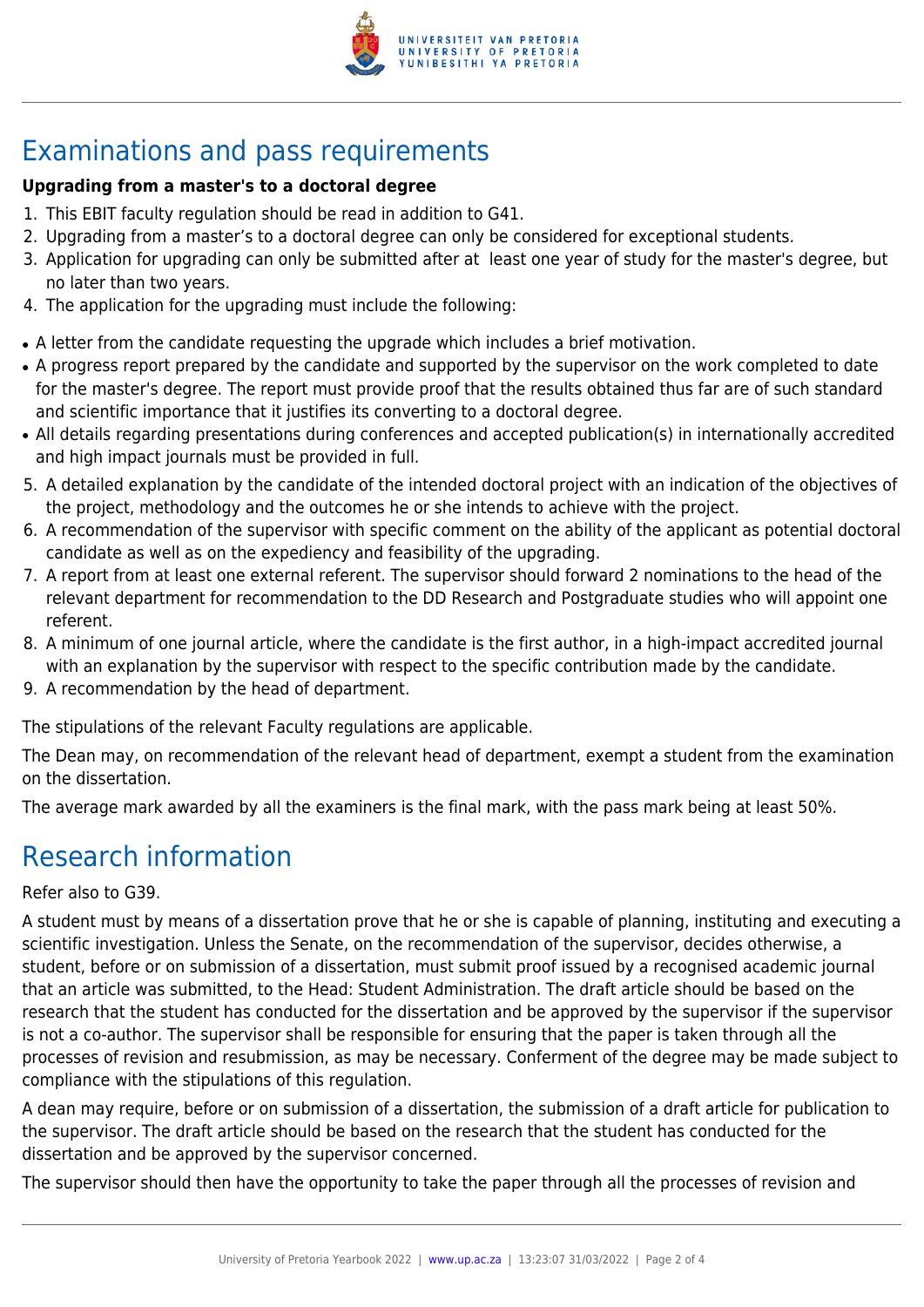

resubmission as may be necessary and/or appropriate in order to achieve publication.

The number of article that has to be submitted to an accredited journal on submission of a research master's dissertation should be one. At the latest, just before the department submits the final mark of a dissertation, a student should submit proof of submission of an article issued by an accredited journal, to the head of the department, for his/her recommendation to the dean. The submitted article should be based on the research that the student has conducted for the dissertation and should have been approved by the supervisor. The affiliations of both the student and supervisor should be listed as the University of Pretoria.

#### Refer also to G40.

With the exception of an honorary degree, a degree will be conferred on a student only if the student has complied with all the requirements for the particular degree and has reached the level of competence prescribed for the degree, and on condition that no one is entitled to any privileges pertaining to a degree before the degree has been conferred on him or her at a graduation ceremony.